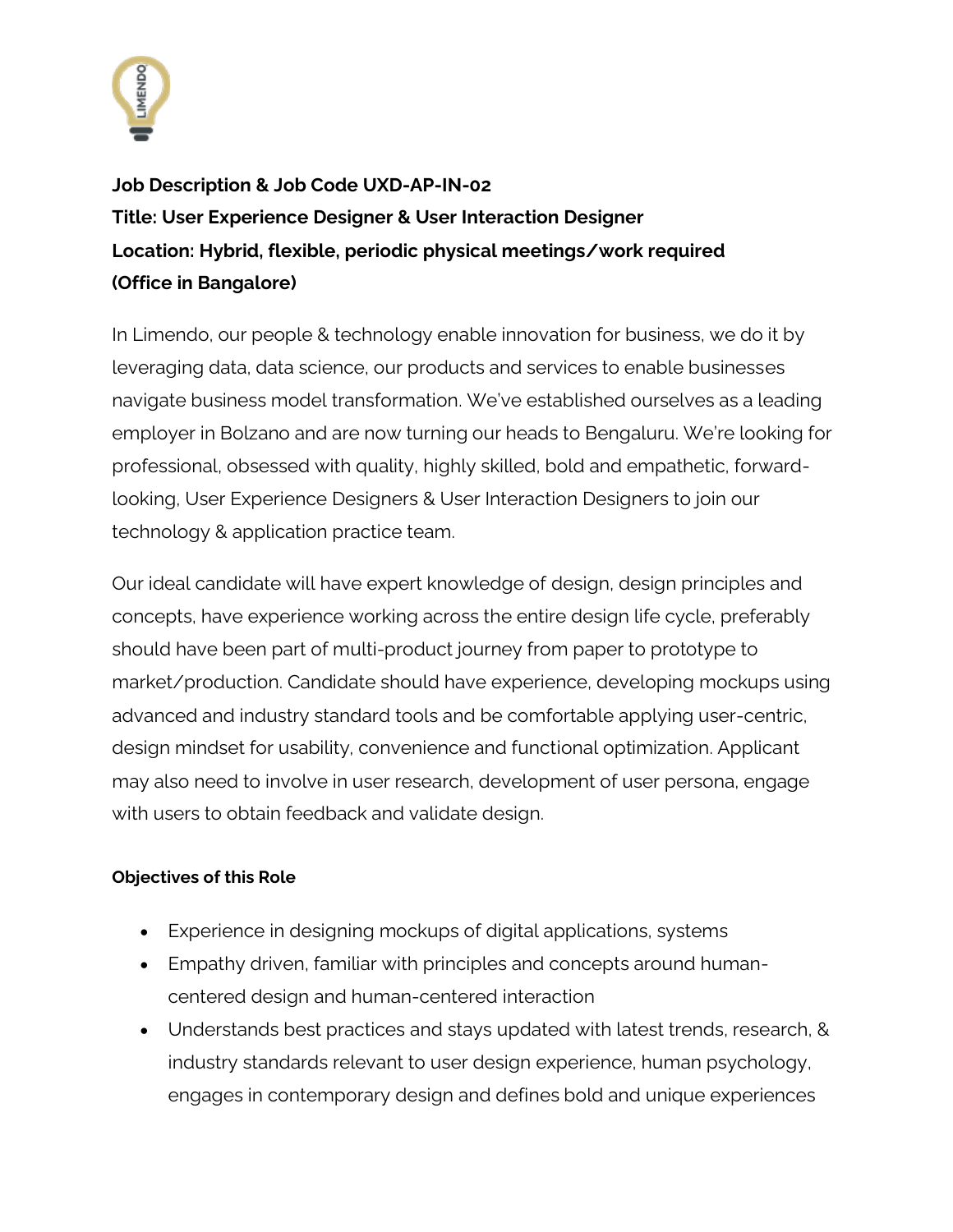

- Expert with design tools like Figma, experienced in design life cycle and confident/comfortable to move from low-fidelity mockups to detailed design systems including data-driven/user interviews and similar research
- Familiar with tools like Adobe Illustrator, Photoshop, After Effects
- Visualize concept from verbal/written documents, if necessary, observation
- Create design with end audience and purpose in mind
- Apply IDEO/similar frameworks to solve problems and provide creative solutions, embrace design thinking, data-driven design
- Execute usability tests, A/B tests and other techniques to constantly refine the design based on customer insights
- Understand nuances of specific social media platform and similar marketplaces optimize user experience design appropriately

## **Nice to Have**

- Have experience to design and create 2D-animations, predominantly for App Development purposes
- Interest for creating AR/VR designs and some experience in Adobe Aero (Optional)
- Familiar with video environment and relevant skills, best practices
- Knowledge of key marketing concepts (product/service), segmentation, five P's, value proposition design, target market, marketing mix and branding

## **Skills and Qualifications**

- Bachelor's in Design Studies/Arts, UX/or Visual Communication or Communication, User Experience Design including relevant field
- Experience as a User Experience Designer or similar design role